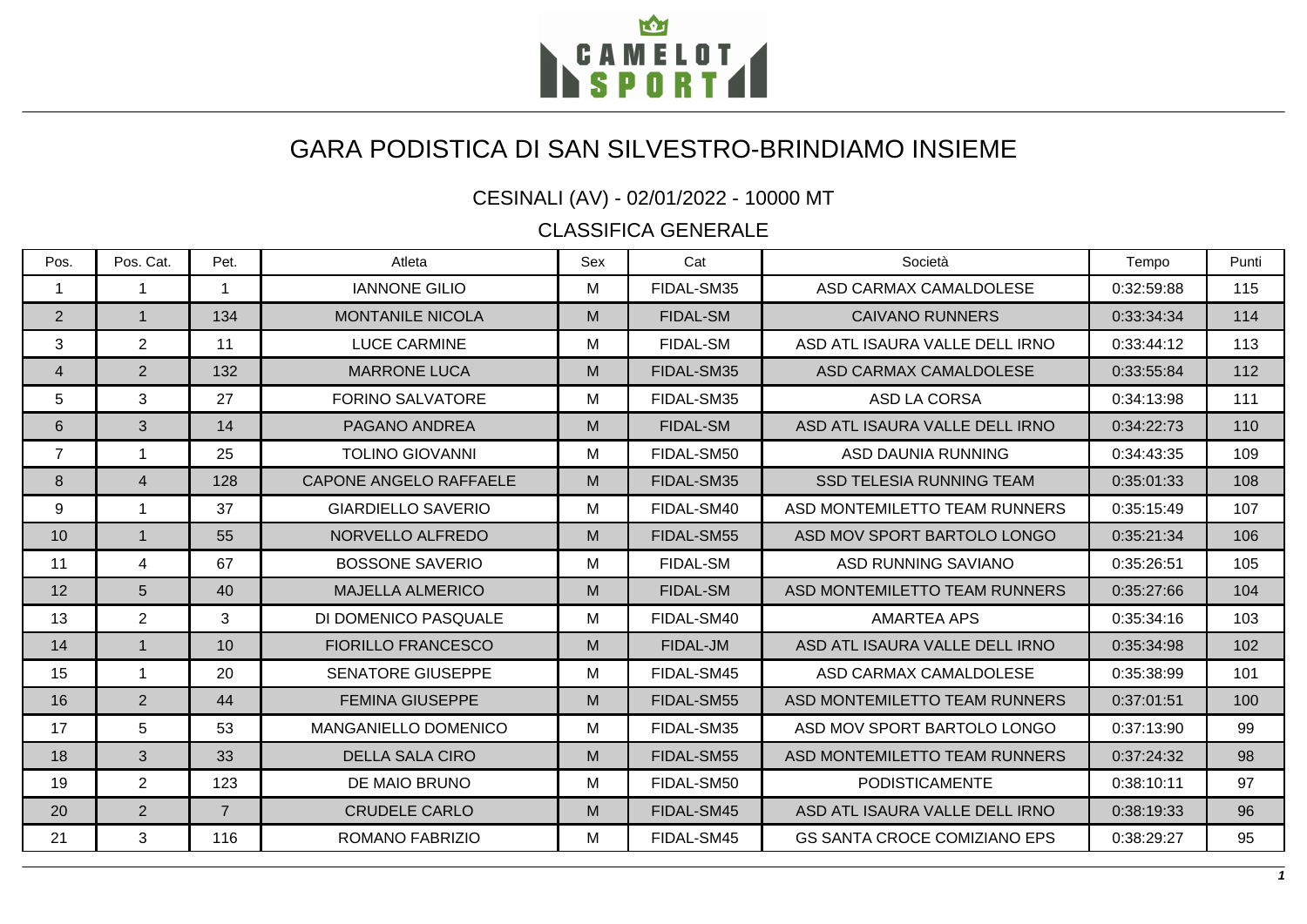

| Pos. | Pos. Cat.       | Pet.           | Atleta                      | Sex | Cat             | Società                        | Tempo      | Punti |
|------|-----------------|----------------|-----------------------------|-----|-----------------|--------------------------------|------------|-------|
| 22   | 6               | 72             | <b>SETTEMBRE CARMINE</b>    | M   | FIDAL-SM35      | <b>ASD RUNNING SAVIANO</b>     | 0:38:36:90 | 94    |
| 23   | $\overline{7}$  | 57             | ROSAMILIA ANGELO GERARDO    | M   | FIDAL-SM35      | ASD MOV SPORT BARTOLO LONGO    | 0:38:40:18 | 93    |
| 24   | $\mathbf{1}$    | 137            | <b>MARESCA ANDREA</b>       | M   | FIDAL-SM60      | <b>ASD SORRENTO RUNNERS</b>    | 0:38:41:62 | 92    |
| 25   | 2               | 13             | <b>LUCE MASSIMO</b>         | М   | FIDAL-JM        | ASD ATL ISAURA VALLE DELL IRNO | 0:39:00:50 | 91    |
| 26   | $\overline{1}$  | 9              | <b>FARIELLO CAMILLO</b>     | M   | FIDAL-SM65      | ASD ATL ISAURA VALLE DELL IRNO | 0:39:01:41 | 90    |
| 27   | $\mathbf{1}$    | $\overline{2}$ | <b>STABILE CARMELA</b>      | F   | FIDAL-SF45      | ASD NAPOLIRUN EPS              | 0:39:03:80 | 89    |
| 28   | 6               | 118            | <b>ARNESE GIUSEPPE</b>      | M   | <b>FIDAL-SM</b> | <b>I SARACENI DI LUCERA</b>    | 0:39:04:70 | 88    |
| 29   | $\overline{4}$  | 124            | <b>CATALANO LUIGI</b>       | M   | FIDAL-SM45      | <b>RUNCARD FIDAL</b>           | 0:39:20:65 | 87    |
| 30   | $\overline{4}$  | 84             | <b>COSTABILE CARMINE</b>    | M   | FIDAL-SM55      | <b>AVELLINO RUNNER</b>         | 0:39:24:94 | 86    |
| 31   | 3               | 39             | <b>MAGLIO TOMMASO</b>       | M   | FIDAL-SM50      | ASD MONTEMILETTO TEAM RUNNERS  | 0:39:38:61 | 85    |
| 32   | $\overline{4}$  | 103            | <b>TORNATORE ANTONIO</b>    | M   | FIDAL-SM50      | <b>AVELLINO RUNNER</b>         | 0:39:39:77 | 84    |
| 33   | 3               | 38             | <b>IMBIMBO FRANCESCO</b>    | M   | FIDAL-SM40      | ASD MONTEMILETTO TEAM RUNNERS  | 0:39:50:49 | 83    |
| 34   | $5\phantom{.0}$ | 30             | <b>CARPENITO PIETRO</b>     | M   | FIDAL-SM55      | ASD MONTEMILETTO TEAM RUNNERS  | 0:39:51:32 | 82    |
| 35   | $\overline{4}$  | 105            | <b>MARINGOLO GIAMPIETRO</b> | M   | FIDAL-SM40      | <b>AVELLINO RUNNERS</b>        | 0:40:04:55 | 81    |
| 36   | $5\phantom{.0}$ | 24             | <b>FRASCA GIANLUCA</b>      | M   | FIDAL-SM40      | ASD CUS SALERNO                | 0:40:04:97 | 80    |
| 37   | 8               | 31             | DEL SORBO CIRO              | M   | FIDAL-SM35      | ASD MONTEMILETTO TEAM RUNNERS  | 0:40:05:88 | 79    |
| 38   | 6               | 62             | <b>D'AQUARO DIEGO</b>       | M   | FIDAL-SM40      | ASD POD CAVA PIC COSTA AMALFI  | 0:40:26:12 | 78    |
| 39   | $\mathbf{1}$    | 47             | <b>VERNACCHIO MARIO</b>     | M   | FIDAL-SM70      | ASD MONTEMILETTO TEAM RUNNERS  | 0:40:35:13 | 77    |
| 40   | $\overline{7}$  | 56             | PETRUZZIELLO CARLO          | M   | FIDAL-SM40      | ASD MOV SPORT BARTOLO LONGO    | 0:40:40:48 | 76    |
| 41   | 2               | 32             | <b>DEL SORBO FRANCESCO</b>  | M   | FIDAL-SM60      | ASD MONTEMILETTO TEAM RUNNERS  | 0:41:03:37 | 75    |
| 42   | 3               | 12             | <b>LUCE EMILIO</b>          | M   | FIDAL-SM60      | ASD ATL ISAURA VALLE DELL IRNO | 0:41:07:43 | 74    |
| 43   | 5               | 135            | <b>BENEDUCE GIUSEPPE</b>    | M   | FIDAL-SM45      | <b>SELFIE RUNNING</b>          | 0:41:09:51 | 73    |
| 44   | 9               | 88             | DE CICCO FRANCESCO          | M   | FIDAL-SM35      | <b>AVELLINO RUNNER</b>         | 0:41:11:83 | 72    |
| 45   | 5               | 19             | <b>GAETA ANTONIO</b>        | М   | FIDAL-SM50      | ASD CARMAX CAMALDOLESE         | 0:41:13:46 | 71    |
| 46   | 2               | 18             | <b>FAGGIANO VINCENZO</b>    | M   | FIDAL-SM65      | ASD CARMAX CAMALDOLESE         | 0:41:17:62 | 70    |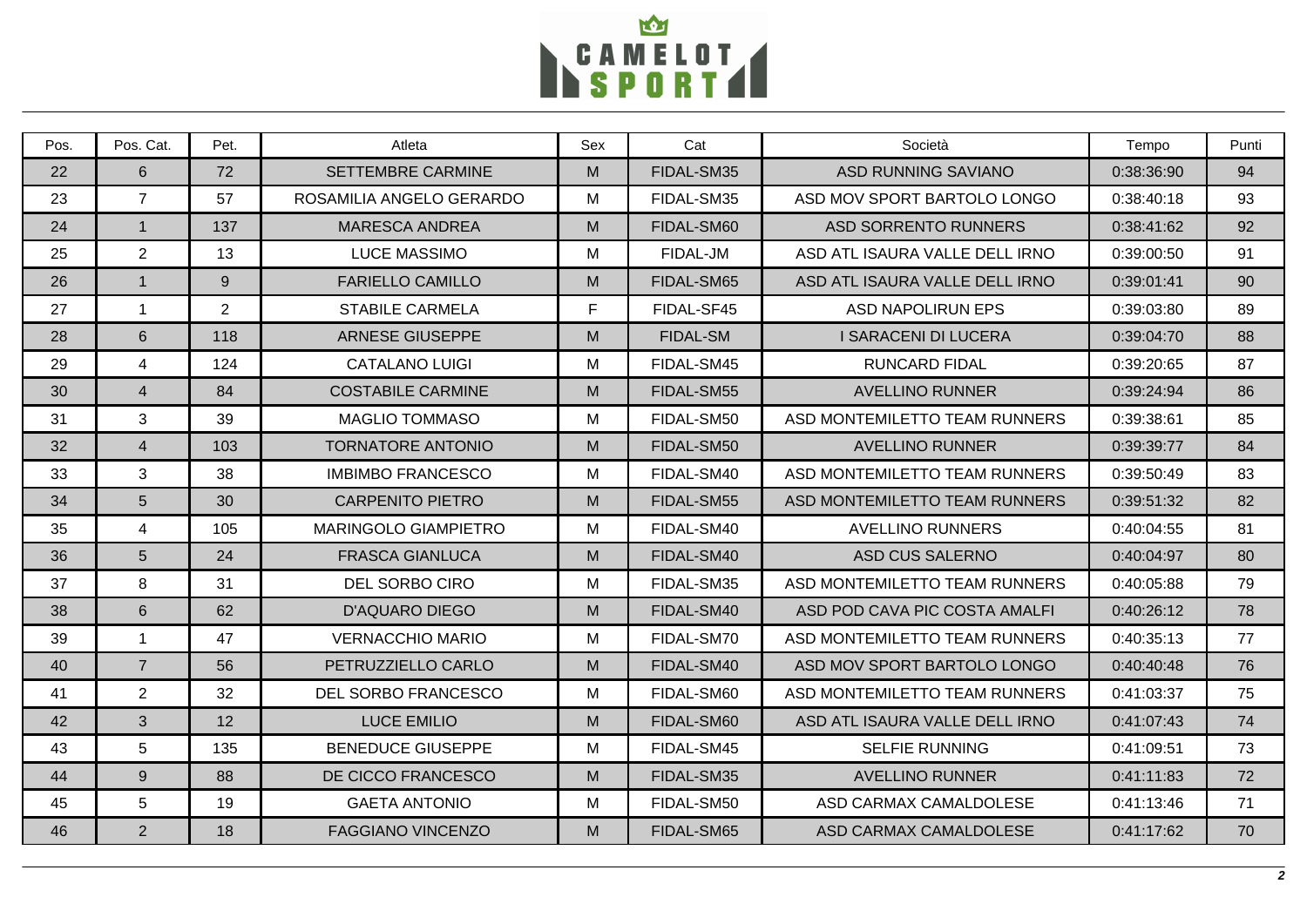

| Pos. | Pos. Cat.      | Pet. | Atleta                      | Sex | Cat             | Società                       | Tempo      | Punti |
|------|----------------|------|-----------------------------|-----|-----------------|-------------------------------|------------|-------|
| 47   | 6              | 60   | <b>ALTAMURA SEAN</b>        | M   | FIDAL-SM45      | ASD NAPOLI NORD MARATHON      | 0:41:19:60 | 69    |
| 48   | $\overline{4}$ | 80   | <b>CALZOLARI ERMANNO</b>    | M   | FIDAL-SM60      | <b>AVELLINO RUNNER</b>        | 0:41:26:41 | 68    |
| 49   | 6              | 16   | <b>D'ISA GIOVANNI</b>       | M   | FIDAL-SM50      | ASD ATLETICA CAIVANO          | 0:41:33:87 | 67    |
| 50   | $\mathbf{1}$   | 122  | <b>TRAVAGLIO BARBARA</b>    | F   | FIDAL-SF40      | I SARACENI DI LUCERA          | 0:41:47:58 | 66    |
| 51   | $\overline{7}$ | 29   | AUDIA GIOVAMBATTISTA        | M   | FIDAL-SM50      | ASD MONTEMILETTO TEAM RUNNERS | 0:41:52:83 | 65    |
| 52   | $\overline{1}$ | 36   | <b>GASPARINI ALESSANDRA</b> | F   | FIDAL-SF50      | ASD MONTEMILETTO TEAM RUNNERS | 0:41:53:80 | 64    |
| 53   | 8              | 100  | PORFIDO DOMENICO            | M   | FIDAL-SM50      | <b>AVELLINO RUNNER</b>        | 0:41:55:66 | 63    |
| 54   | $5\phantom{1}$ | 63   | <b>DELLA ROCCA ANGELO</b>   | M   | FIDAL-SM60      | ASD POD CAVA PIC COSTA AMALFI | 0:42:14:81 | 62    |
| 55   | 6              | 66   | <b>SOCCI EMILIO</b>         | M   | FIDAL-SM60      | ASD POD CAVA PIC COSTA AMALFI | 0:42:15:83 | 61    |
| 56   | $6\phantom{1}$ | 106  | <b>VENTIMIGLIA CARMELO</b>  | M   | FIDAL-SM55      | <b>GIOIA RUNNING ASD</b>      | 0:42:30:30 | 60    |
| 57   | $\overline{7}$ | 111  | <b>PISANI RAFFAELE</b>      | M   | <b>FIDAL-SM</b> | <b>GIORNALIERO</b>            | 0:42:42:57 | 59    |
| 58   | $\mathbf{3}$   | 42   | <b>PALLINI SERGIO</b>       | M   | FIDAL-SM65      | ASD MONTEMILETTO TEAM RUNNERS | 0:42:49:24 | 58    |
| 59   | 9              | 93   | MARZOCCA FRANCESCO          | М   | FIDAL-SM50      | <b>AVELLINO RUNNER</b>        | 0:42:54:10 | 57    |
| 60   | 8              | 101  | <b>ROMANO GERARDO</b>       | M   | FIDAL-SM40      | <b>AVELLINO RUNNER</b>        | 0:42:59:68 | 56    |
| 61   | $\overline{7}$ | 75   | POLICHETTI LUIGI            | M   | FIDAL-SM55      | ASD SALERNO RUNNING CLUB      | 0:43:17:45 | 55    |
| 62   | 8              | 52   | <b>LUCIANO SERGIO</b>       | M   | FIDAL-SM55      | ASD MOV SPORT BARTOLO LONGO   | 0:43:33:47 | 54    |
| 63   | 10             | 136  | <b>TULLIO FRANCESCO</b>     | M   | FIDAL-SM50      | ASD SAN VITALIANO SPORTING    | 0:43:40:20 | 53    |
| 64   | 11             | 58   | <b>RUSSO ANTONIO</b>        | M   | FIDAL-SM50      | ASD MOV SPORT BARTOLO LONGO   | 0:43:45:10 | 52    |
| 65   | 2              | 85   | <b>GIRO IVAN</b>            | M   | FIDAL-SF50      | <b>AVELLINO RUNNER</b>        | 0:43:57:85 | 51    |
| 66   | $\mathbf{1}$   | 71   | POPA ELENA                  | F.  | FIDAL-SF35      | <b>ASD RUNNING SAVIANO</b>    | 0:43:59:71 | 50    |
| 67   | $\overline{7}$ | 68   | DE VIVO TRUE                | M   | FIDAL-SM45      | <b>ASD RUNNING SAVIANO</b>    | 0:44:00:52 | 49    |
| 68   | 12             | 99   | PICARIELLO RAFFAELE         | M   | FIDAL-SM50      | <b>AVELLINO RUNNER</b>        | 0:44:07:53 | 48    |
| 69   | 9              | 15   | ANGELINO ANGELO             | М   | FIDAL-SM55      | ASD ATLETICA CAIVANO          | 0:44:10:53 | 47    |
| 70   | 8              | 130  | <b>MANNARA MARCO</b>        | M   | FIDAL-SM45      | ASD MANNARA RUNNING           | 0:44:11:68 | 46    |
| 71   | 13             | 61   | <b>RUSSO GIOVANNI</b>       | M   | FIDAL-SM50      | ASD NAPOLI NORD MARATHON      | 0:44:30:10 | 45    |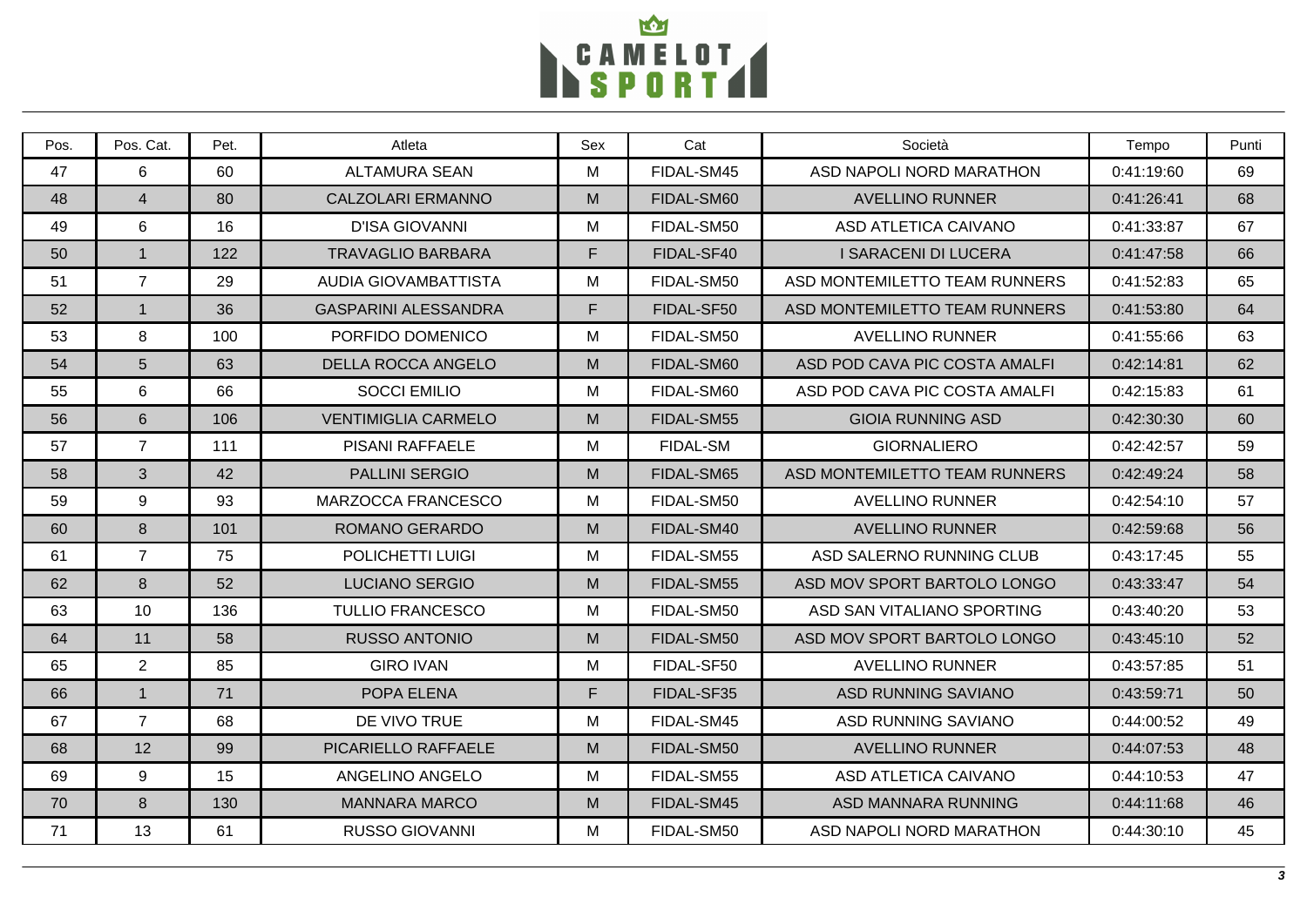

| Pos. | Pos. Cat.      | Pet. | Atleta                          | Sex | Cat             | Società                            | Tempo      | Punti |
|------|----------------|------|---------------------------------|-----|-----------------|------------------------------------|------------|-------|
| 72   | 9              | 43   | PAPA GAETANO                    | M   | FIDAL-SM45      | ASD MONTEMILETTO TEAM RUNNERS      | 0:44:45:51 | 44    |
| 73   | 10             | 83   | <b>CERRONE PAOLO</b>            | M   | FIDAL-SM55      | <b>AVELLINO RUNNER</b>             | 0:44:55:36 | 43    |
| 74   | 10             | 78   | <b>AQUINO MARCELLO</b>          | M   | FIDAL-SM45      | <b>AVELLINO RUNNER</b>             | 0:44:56:15 | 42    |
| 75   | 11             | 49   | DAMASCATO SALVATORE             | М   | FIDAL-SM55      | ASD MOV SPORT BARTOLO LONGO        | 0:45:02:61 | 41    |
| 76   | 2              | 51   | EGOROVA EKATERINA               | F.  | FIDAL-SF35      | ASD MOV SPORT BARTOLO LONGO        | 0:45:36:28 | 40    |
| 77   | 11             | 120  | <b>MASTROLUCA LUIGI ANTONIO</b> | M   | FIDAL-SM45      | <b>I SARACENI DI LUCERA</b>        | 0:45:37:27 | 39    |
| 78   | 14             | 129  | <b>SIANO GIOVANNI</b>           | M   | FIDAL-SM50      | <b>SSD TELESIA RUNNING TEAM</b>    | 0:46:21:48 | 38    |
| 79   | $\overline{2}$ | 5    | <b>UCCI ANNA</b>                | F.  | FIDAL-SF45      | ASD AMATORI PODISMO BENEVENTO      | 0:46:31:68 | 37    |
| 80   | 12             | 104  | <b>ZAOLINO ANTONIO</b>          | M   | FIDAL-SM55      | <b>AVELLINO RUNNER</b>             | 0:46:52:25 | 36    |
| 81   | 12             | 50   | <b>DELLA SALA SABINO</b>        | М   | FIDAL-SM45      | ASD MOV SPORT BARTOLO LONGO        | 0:47:01:84 | 35    |
| 82   | $\overline{4}$ | 112  | <b>CICCONE ANTONIO</b>          | M   | FIDAL-SM65      | <b>GP SILMA ATL CRISTOFARO EPS</b> | 0:47:02:84 | 34    |
| 83   | 5              | 91   | <b>FESTA FRANCESCO</b>          | M   | FIDAL-SM65      | <b>AVELLINO RUNNER</b>             | 0:47:04:48 | 33    |
| 84   | 6              | 133  | <b>DEL SORDO ANTONIO</b>        | M   | FIDAL-SM65      | ASD MONTEMILETTO TEAM RUNNERS      | 0:47:08:55 | 32    |
| 85   | 13             | 45   | <b>SARRO CIRIACO</b>            | M   | FIDAL-SM45      | ASD MONTEMILETTO TEAM RUNNERS      | 0:47:30:74 | 31    |
| 86   | 15             | 102  | <b>SALVO GABRIELE</b>           | M   | FIDAL-SM50      | <b>AVELLINO RUNNER</b>             | 0:47:35:52 | 30    |
| 87   | 8              | 89   | DE VITO FRANCESCO               | М   | <b>FIDAL-SM</b> | <b>AVELLINO RUNNER</b>             | 0:47:36:41 | 29    |
| 88   | 9              | 125  | CATALDO NATALINO FRANCESCO      | M   | FIDAL-SM40      | <b>RUNCARD FIDAL</b>               | 0:48:21:63 | 28    |
| 89   | 13             | 113  | <b>LANDE LUIGI</b>              | M   | FIDAL-SM55      | <b>GP SILMA ATL CRISTOFARO EPS</b> | 0:49:19:71 | 27    |
| 90   | 10             | 94   | MATARAZZO SEBASTIANO            | M   | FIDAL-SM40      | <b>AVELLINO RUNNER</b>             | 0:49:40:72 | 26    |
| 91   | 14             | 22   | COSTANTINO ROSARIO              | M   | FIDAL-SM45      | ASD CICCIANO RUNNING EPS           | 0:49:52:44 | 25    |
| 92   | 11             | 70   | <b>LIQUORI FELICE</b>           | M   | FIDAL-SM40      | <b>ASD RUNNING SAVIANO</b>         | 0:50:03:65 | 24    |
| 93   | $\mathbf{1}$   | 64   | <b>DIANA GIOCONDA</b>           | F.  | <b>FIDAL-PF</b> | ASD POD CAVA PIC COSTA AMALFI      | 0:50:22:82 | 23    |
| 94   | 16             | 65   | <b>LANDUCCIO ANTONIO</b>        | M   | FIDAL-SM50      | ASD POD CAVA PIC COSTA AMALFI      | 0:50:33:49 | 22    |
| 95   | $\overline{1}$ | 81   | <b>CASTIGLIONE SAVIA</b>        | F.  | <b>FIDAL-SF</b> | <b>AVELLINO RUNNER</b>             | 0:50:38:73 | 21    |
| 96   | $\mathbf{1}$   | 74   | <b>VIVENZIO MICHELE</b>         | M   | FIDAL-AM        | <b>ASD RUNNING SAVIANO</b>         | 0:50:51:19 | 20    |